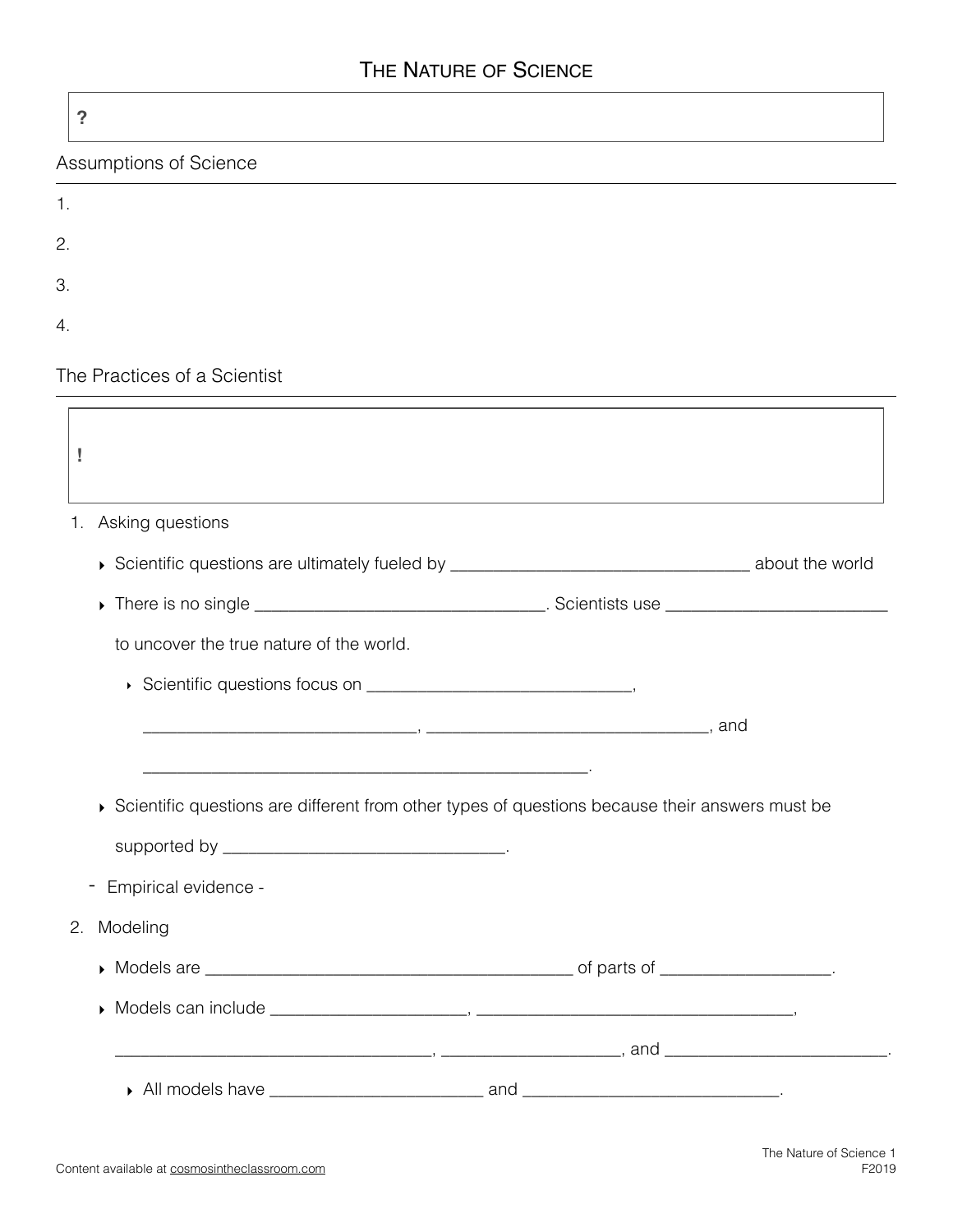| Scientific models are based on _________________________. When new evidence is uncovered          |                         |  |
|---------------------------------------------------------------------------------------------------|-------------------------|--|
| that the model cannot explain, the model is ____________________________.                         |                         |  |
| The goal of modeling is to make _____________________.                                            |                         |  |
| Experiment<br>З.                                                                                  |                         |  |
| • When scientists want to answer questions, they develop ___________________________. Experiments |                         |  |
|                                                                                                   |                         |  |
| Observation -                                                                                     |                         |  |
| Inference -                                                                                       |                         |  |
| Dependent Variable<br>Experiments are meant to test the effect of one                             |                         |  |
| con another.<br>Effect                                                                            |                         |  |
| Independent Variable -                                                                            |                         |  |
| Dependent Variable -<br>$\qquad \qquad -$                                                         | Independent Variable    |  |
| Control -                                                                                         | Cause                   |  |
| Control groups are ________________________ to experimental groups, except for one single         |                         |  |
|                                                                                                   |                         |  |
| Controlled variables are kept _____________ between all trials, control                           |                         |  |
| and experimental group.                                                                           |                         |  |
| Quantitative<br>Analyzing Data<br>4.                                                              | Data                    |  |
| The products of experiment are ____________. Once collected, data are                             |                         |  |
| to reveal patterns.                                                                               | <b>Qualitative Data</b> |  |
| Limitations of data, such as _________________________, and                                       | O<br>O<br>O             |  |
| Quantitative<br>must also be considered                                                           | Data<br>o<br>O          |  |
| Qualitative Data -                                                                                | Quantitative Data       |  |

Content available at [cosmosintheclassroom.com](http://cosmosintheclassroom.com)